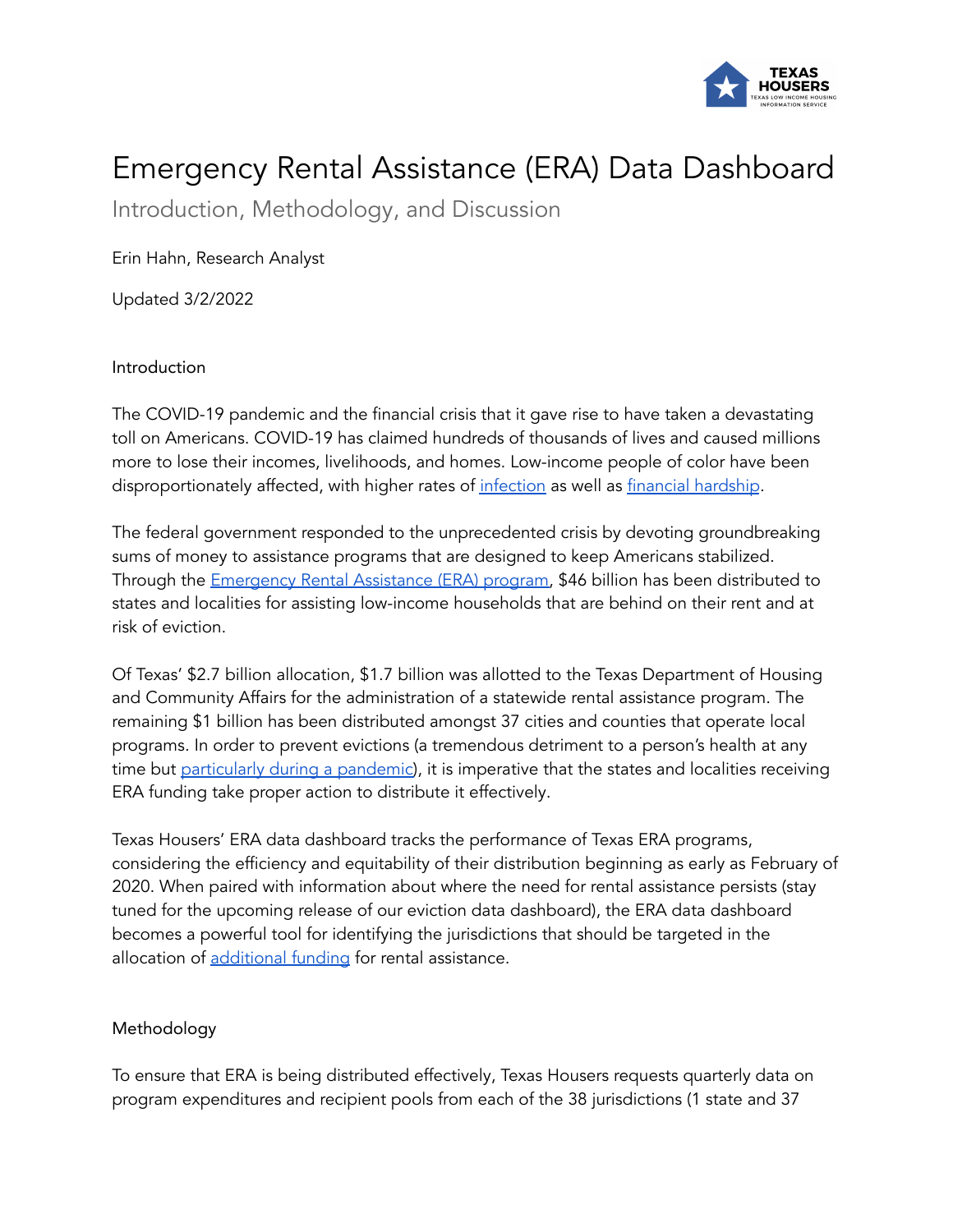

localities) that administer ERA in Texas. All data are obtained through the public information request process.

| Data requested from jurisdictions administering ERA                             |
|---------------------------------------------------------------------------------|
| • The total dollar amount of ERA (1 and 2) distributed                          |
| • The total number of households that received assistance of any kind           |
| • The number of households that received assistance by Area Median Income (AMI) |
| • The number of households that received assistance by race                     |
| • The number of households that received assistance by ethnicity                |

The current dashboard displays data that are current as of December 31, 2021, the end date of Treasury's Quarter 4 (Q4) reporting period and the last time ERA grantees were required to compile the income and demographic data that are featured in the dashboard. Since ERA programs have continued to distribute assistance in the months since, their total expenditures are now higher than what they stood at in December. However, the data presented in the dashboard are the most current public data that contain income and demographic characteristics.

Because the dashboard attempts to incorporate data from 38 different sources, there are some nuances that users should be aware of:

Two out of the 38 jurisdictions that administer ERA in Texas ― Bexar County and Cameron County ― failed to respond to Texas Housers' request for data. The data of these two counties are thus missing from the dashboard's interface. As a result, the total dollar amount of ERA distributed and the total number of households assisted in the state of Texas by December 31 as presented by the dashboard are marginally lower than they would be with the inclusion of these two programs' data. Likewise, the charts displaying income and demographic information about Texas' ERA recipients do not include these two programs' data. The requested data are critical to assessing the effectiveness of these local ERA programs. By not responding to public information requests, which they are required to do by law, these jurisdictions impede the important task of assessing the effectiveness of Texas ERA programs.

Lubbock County reported the *dollar amount* that was distributed to households in each income, racial, and ethnic category, as opposed to the *number of households* it assisted in each category as was requested. Texas Housers used the portion of the total dollar expenditure that went to Lubbock County households in each income, racial, and ethnic category to